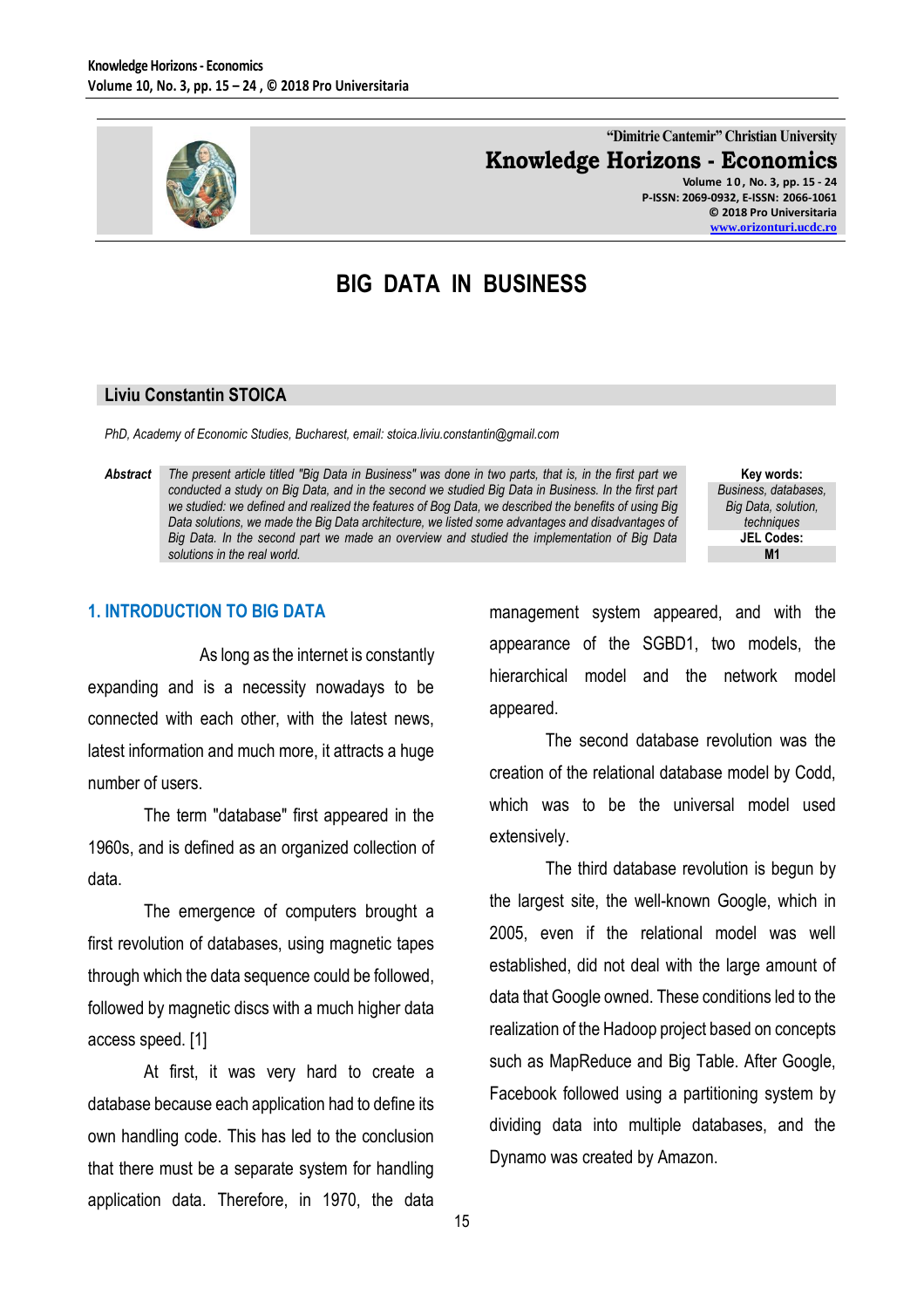There are noSQL terms, which are unrelated databases and help store large data bases. NewSql, which is a more modern data management system. And finally, the term Big Data emerged in 2012 and referred to the means by which data is highlighted, and by this term we refer to the technologies and solutions it offers to handle large data sets.

#### **a) Benefits of using Big Data solutions**

When the traditional data, processing, and storage analytics did no longer handle large amounts of information, Big Data solutions came up with the ability to combine unrelated datasets and process large amounts of data unstructured in a short time.

Generally, data for Big Data environments is accumulated within an enterprise through apps, sensors, or different external sources. This data is either stored in a data warehouse to enrich existing data, or used directly through an enterprise application. The results obtained through Big Data's processing lead to a wide range of benefits and perspectives such as:

- operational optimization;
- intelligent actionable;
- identifying new markets;
- making accurate predictions;
- detection of frauds and losses;
- very detailed records;
- improving the decision-making process;
- scientific discoveries.

Clearly, Big Data solutions offer many potential benefits, but besides these benefits there are also many disadvantages when Big Data is adopted. These disadvantages must be compared to the benefits offered and therefore the best decision to be chosen.

#### **b) Definition and characteristics of Big Data**

Big Data is not a simple technology, it is a combination of old and new technologies where companies can easily manage large amounts of data at high speed and in real time. [2]

As a data set can be considered Big Data, you have to meet some features. Some of these features were initially identified by Laney Doug in 2001. He published an article on the impact of the volume, speed and variety of electronic store data gathered in a data warehouse.

A set of data to be considered Big Data has to fulfill 5 features, and these are: [3]

- Data volume must be anticipated because a large amount of data requires another data storage and processing system. Everyday mankind generates about 2.5 exabytes of data. For example, some data sources that are responsible for generating this large amount of data are: online transactions, scientific experiments, sensors, and social media.
- Speed. In Big Data environments, data can run at very high speeds, and data sets can accumulate over an extremely short period of time in an enormous amount. From the enterprise's point of view, the data speed translates into the time period from the moment the data enters the enterprise, until it is processed. For this, the enterprise must have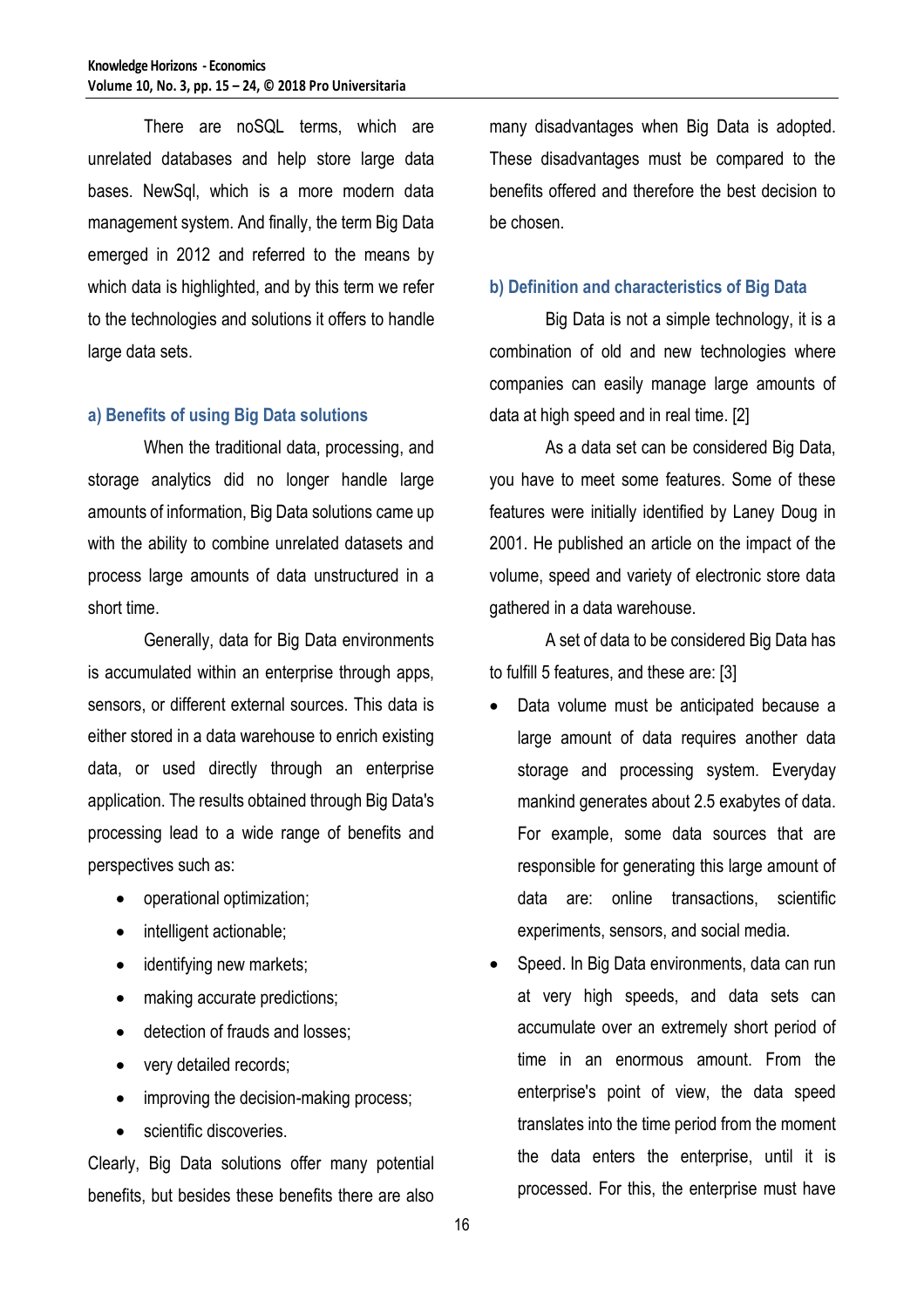highly elastic processing solutions and adequate storage capabilities.

- Variety of data refers to the different formats and types of data Big Data has to support. Variety of data is a real challenge for businesses because integration, transformation, processing and storage solutions must be found.
- Verity of data is their quality. The data being processed must be evaluated for their quality in order to eliminate erroneous data in order to have a correct and accurate analysis. For example, worthless data should be removed.
- Value is the usefulness of business data. The value of the data is closely related to the veracity of the data, as the values are more qualitative they will be retained. The value and time are inversely proportional, as the processing time of the data is greater to be transformed into meaningful information, the less value for the enterprise.

#### **c) Data types processed**

Data that Big Data processes can process can be generated by both man and computer. Mangenerated data is generally about the interaction of a user with the system used, and data generated by the computer is a record of the user's activity, for example: the date when it was authenticated. Human and computer generated data can be in different formats.

The main types of data are:

 Structured data is usually stored in the form of tables, they are retained in this form because

they contain relationships with other tables and are usually represented in relational databases. [4]

- Unstructured data is data that does not have a pattern or schema, it can be textual, binary or links to other files. A text file may contain news or posts, and binary files can include media files such as images, audio, and video. These unstructured data can not be interrogated using SQL, but if we want to attach an audio file to a relational table, it can be put into the table as BLOB2 or using NoSQL, which is used to store structured data with unstructured data. [5]
- Semi-structured data is not a relational type, but it is usually hierarchically structured and retained in text files, such as JSON or XML. Because they are retained as text, they are much easier to process than unstructured data. [6]
- Metadata provides information such as the characteristics and structure of a data set. These data are generally generated by the computer. Their use in Big Data solutions is very important during processing because it provides information about the origin of the data. [7]

#### **d) Management and Big Data Architecture**

Until a few years ago, for many companies, it was very expensive to store all the data they needed to process them. But since Big Data has emerged, storing and processing large amounts of data is no longer difficult. Also now data storage can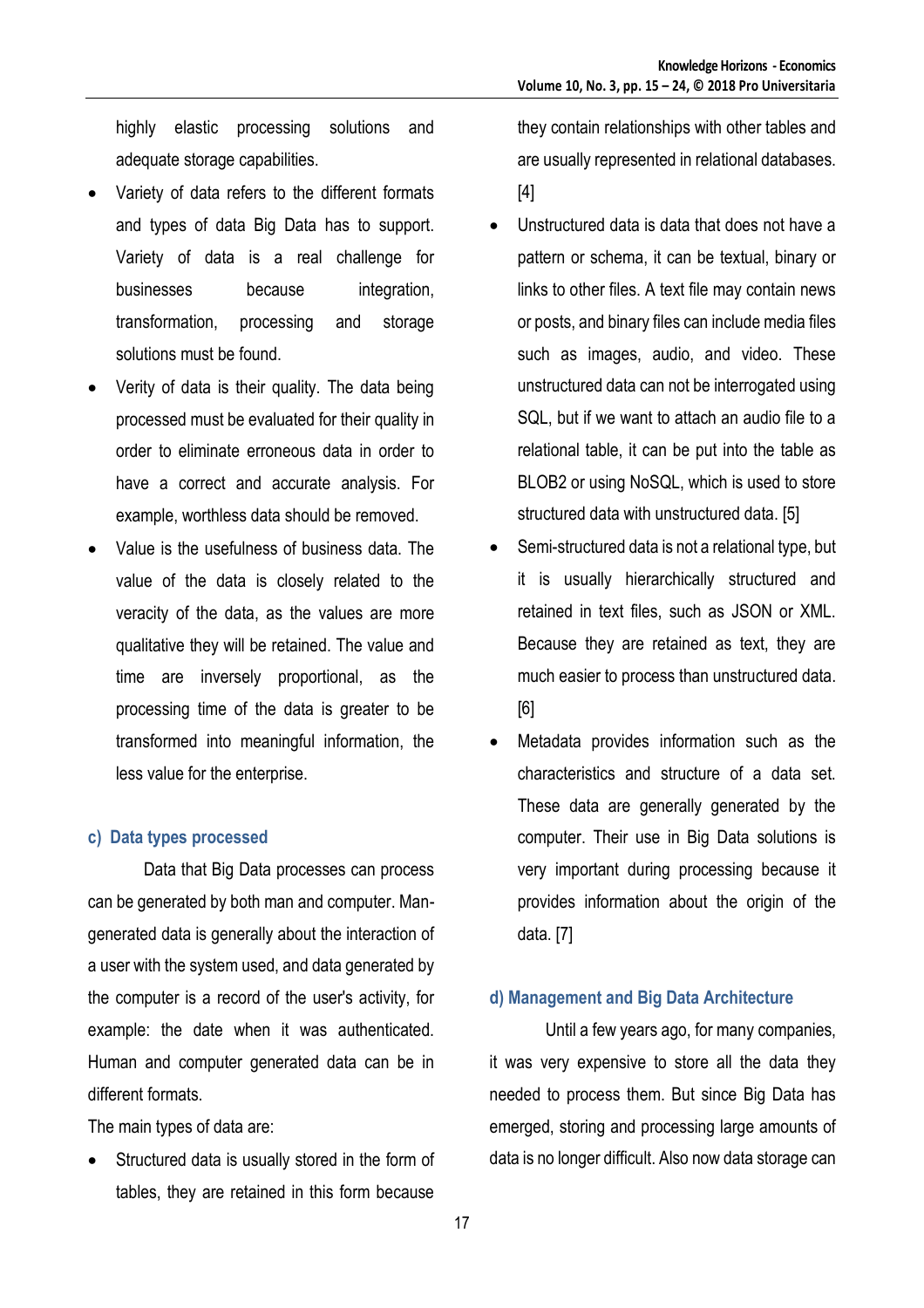be done in the Cloud and with a very good internet speed it is very efficient and much cheaper.

If businesses can analyze large volumes of data, with such quantity they can make patterns and anomalies, businesses can take advantage of these solutions. But the use of Big Data solutions does not just stop at business support but is used in many areas, science, research, government activities, astronomy, and beyond.

The figure below shows that data must first be captured after which they are organized and integrated. If this phase has been successfully completed, it may be possible to analyze it after the proposed problem.

To achieve the management of a large data base, a high-performance architecture is needed. It requires a lot of power and computing speed, because besides the fact that the data needs to be analyzed, large amounts of data are generated and must be stored, and this can lead to system slowdown or downtime.

Big components of the Big Data architecture are the interface and data streams. It is to be understood that data and data flows come from different external sources and for this it is necessary to use the APIs underlying the architecture without integrated services there could not be Big Data.

A first level of architecture is physical infrastructure. Physical infrastructure is the fundamental component for the operation and scalability of a Big Data architecture. To retain an unpredictable and unpredictable volume, physical architecture must be different from traditional architecture. This architecture is based on a distributed computing model and means that data can be stored in different locations and can be linked to each other via the Internet.

A second important element is information security, the more important is the data analysis for a company, the importance of data security. An example is keeping data about private users. So security should be implemented from the beginning and not a later idea.

Another important component is the operational data source. Traditionally, the operational data source consists of highly structured relational databases. But now operational data sources also include unstructured data.

Services and data organization tools are another component of architecture. Data in very large quantities comes from a lot of sources, this data was expensive in the past, or even if a company had the ability to store huge amounts of information, they did not have the tools to use that information. The instruments at that time were very difficult to use and costly in terms of time.

## **e) Tools used in Big Data**

With the evolution of computing technology, it is now possible to manage huge amounts of data, which in the past was only possible with supercomputers and these were very expensive. The Big Data step was made when companies such as Yahoo !, Google and Facebook realized that they need to value their data volume. So they had to create new technologies that managed to store, access and analyze large amounts of real-time data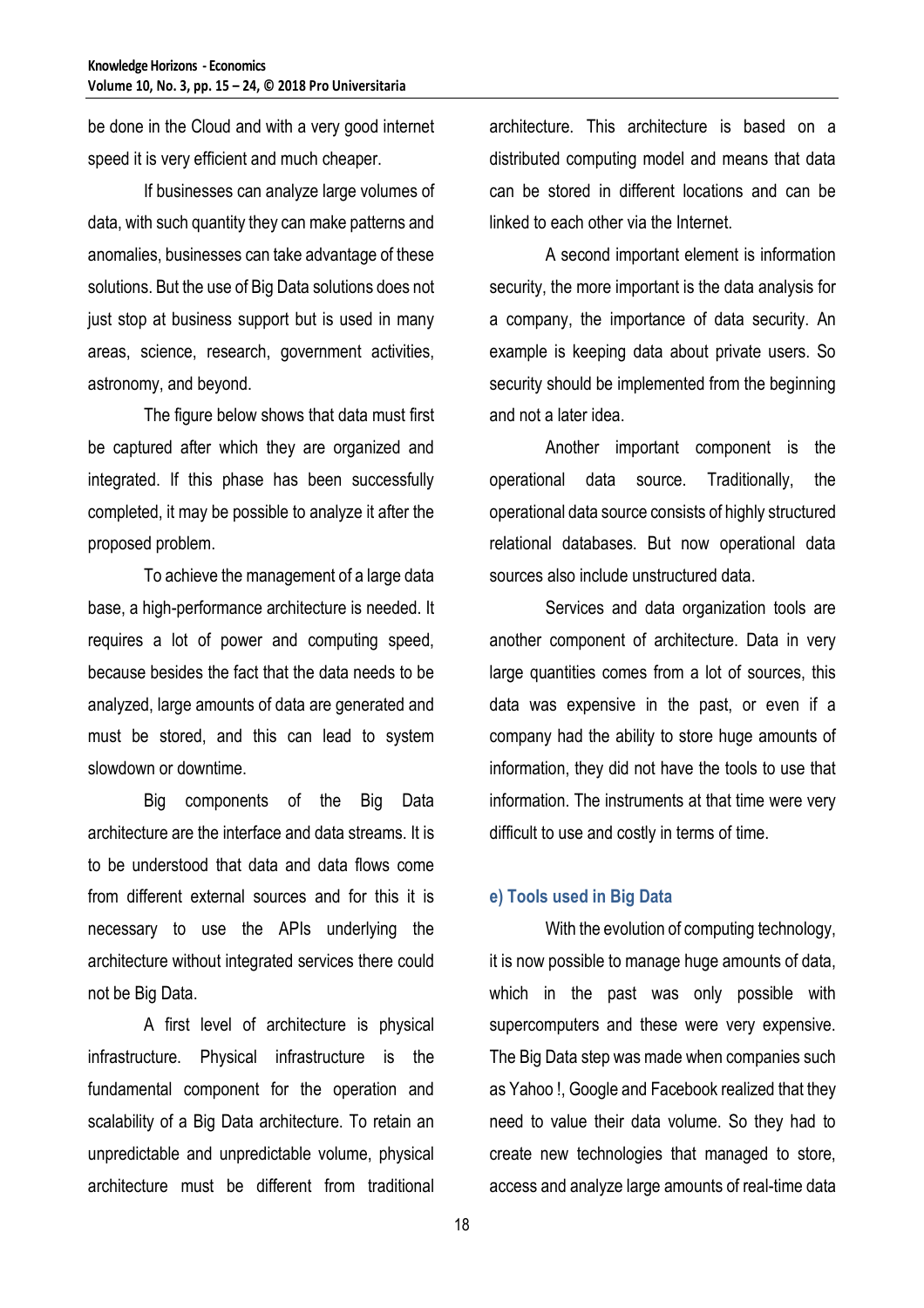in order to generate money on the basis of the information gathered, giving users benefits. The first tools that managed to do this were MapReduce, Hadoop and Big Table. [8]

- MapReduce was created by Google as an effective way to perform a set of functions on a large amount of data. The "Map" component is used to distribute problems and tasks and has the role of managing the placement of tasks so as to balance the system and avoid overloading. After the distribution step has been completed, the "Reduce" function brings together all the elements to provide the result.
- Big Table was developed by Google and is a distributed storage system designed to manage scalable, structured data. The data is organized in rows and columns, unlike a traditional relational database, Big Table is a distributed and persistent multidimensional map used to hold large volumes of data.
- Hadoop is an Apache framework and is developed on the MapReduce and Big Table concepts. This project is the foundation behind Yahoo's computing architecture. Hadoop was designed to paralyze data processing on computational nodes to increase computing speed and hide latency.

#### **f) Traditional and advanced analysis techniques**

For these data to make sense to a company, it requires different analysis approaches, depending on the problem. Some analyzes use traditional data warehouses, while other analyzes use advanced predictive analysis. Managing large data requires different approaches to help the company have a successful plan in the future.

- Data warehouse analysis. Once a company sorts through large amounts of data, it is often necessary to take a subset of data that reveals a model and can be put in a form available to the firm. These data warehouses provide compression, multi-level partitioning, and parallel data processing arrays.
- Analysis of Big Data data. The ability to manage and analyze data pentabytes allows companies to work with data that could have a significant impact on the company. These require analytical engines that can manage distributed data and deliver optimized results to solve a business problem. For example, some organizations use predictive models that unite structured and unstructured data to predict and avoid fraud
- Reports and views. Organizations rely on the ability to create reports to understand the data gathered from the creation of tables with monthly sales to growth forecasts. Big Data changes how data is managed and used. If a company can collect, manage, and process data, they can use a new generation of tools that help the organization not only store data, but also understand how this data provides a context based on the issue. With Big Data, reports and data visualization become tools for analysis in the context in which data has an impact on the future.
- Big Data applications. Generally, companies expect data to be used for analysis and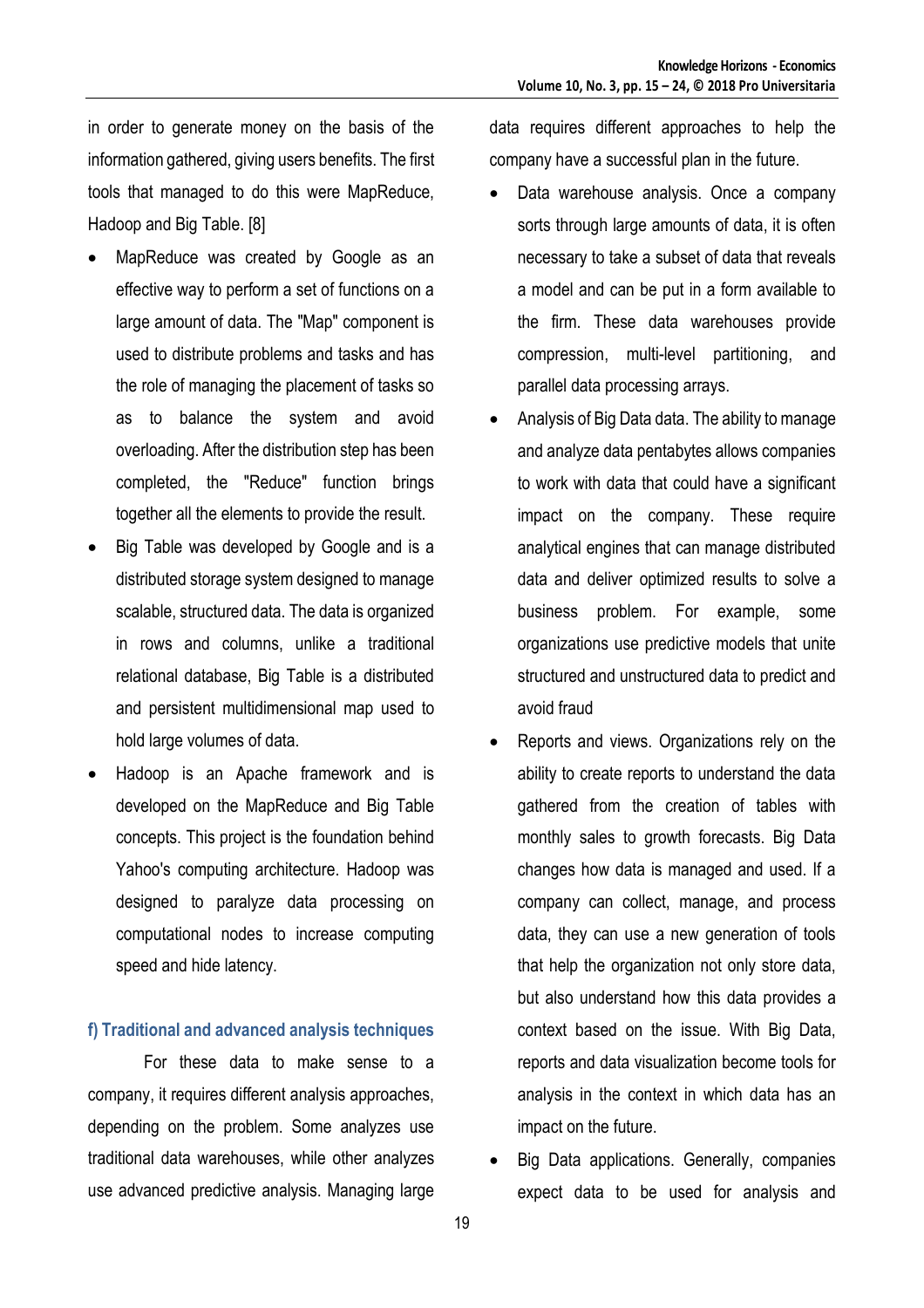accurately predict the next period. The data has been integrated into the industry to meet a general business goal, but with the release of Big Data, that has changed. Now, applications are developed that are especially designed to take advantage of the unique features of large data.

Some of the emerging applications are for areas such as health care, traffic management, manufacturing management, and more. For example, in the field of healthcare, Big Data applications can be used to monitor preterm infants to determine when intervention is needed. In production, Big Data applications can be used to prevent machines from closing during production. In traffic, these applications could reduce the number of bottlenecks, reduce casualties, save fuel, and reduce pollution.

## **g) Advantages and disadvantages in using Big Data**

 Analyze. It is known that the computer was adopted to replace manual efforts. For example, "Google Analytics" scans any progression or regression from the user experience. Over time, keeping activities on a particular site may be an empowerment tool to get new strategies to attract traffic.

Advantages: Big Data is an exclusive data warehouse that helps build millions of creative and innovative ideas. Data analysis can be the basis of any business.

Disadvantages: Sometimes analyzing this data can be misleading.

 Access to data using surveys. Poll-survey research seeks to access more and more information. These polls provide authentic databases from end-users.

Advantages: Big Data is an amazing tool for getting the behavior and customer trends. By applying a survey by a firm, it can discover what should be changed or improved within the firm. Disadvantages: It is quite costly to designate analysts, data mining experts.

Update speed

Advantages: Updating data is essential for obtaining accurate information.

Disadvantages: Sometimes updating is too fast and the app does not match real data.

 BigData is enormous. While a word is written in the Google search field, a large amount of data is received as a result. It is sufficiently anticipated how large the data is accessed. Advantages: A platform can have unlimited

information.

Disadvantages: It is difficult to gather relevant information.

## **2. BIG BUSINESS DATA**

## **a) Overview**

By expanding common data sets that now include Big Data, structured data and unstructured data such as social media, navigation logs, sensor data, and application of text analytics and other tools, companies are able to understand customer behavior and preferences .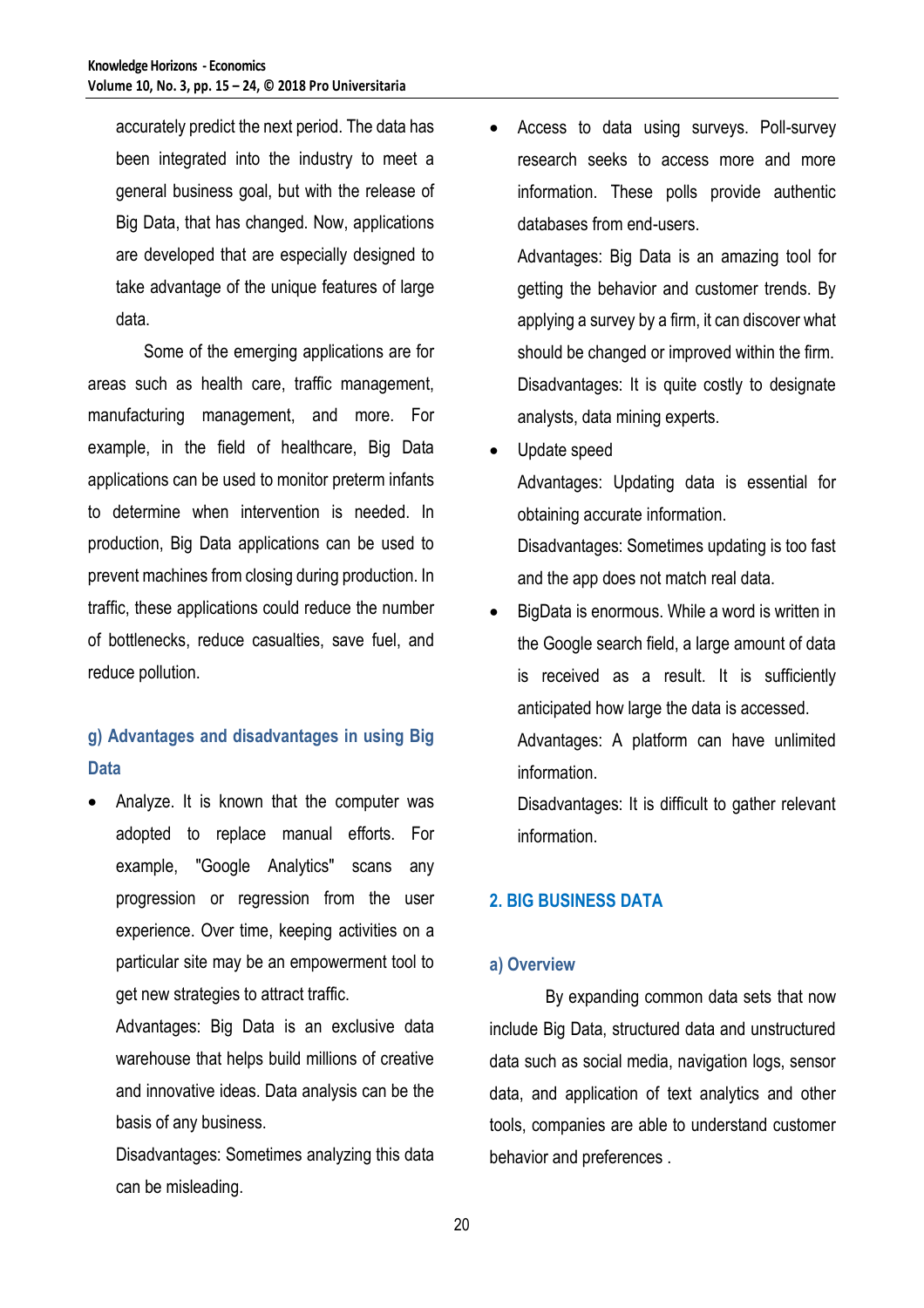In telecommunications, using Big Data to create predictive models, companies have been able to gain a huge advantage using proprietary data to help them predict and better manage their customers. In this industry, keeping customers was a serious problem because customers like to switch suppliers looking for the best phones and the best deals and the telecoms companies wanted to understand these customers to identify and stop them .

They had data that they were analyzing but never analyzed how customers are calling. For example, customers who generally appeal to customers who generally receive calls, businesses did not know how long they were talking about, and which was the time when they spoke more. This information is very important for businesses, they have managed to identify a model to identify people who are more likely to leave, and companies are trying to offer these people special offers to prevent them from leaving.

Financial services organizations use Big Data from customer interactions, and they can rank them in multiple segments. Following customer rankings, these financial services organizations can create more relevant and sophisticated offers.

Insurance companies also use data analysis to understand the customer and provide him with a more tailored insurance solution based on his current behavior rather than placing it in a broader category. By trying to understand the market and people looking for insurance, it has led to the collection of a new database and product innovation.

For example, young drivers can opt for low premium insurance by wearing a black box placed in the car or a mobile app through which they can monitor how they drive their individual capabilities rather than fit them into an age segment . Or insurance companies also use Big Data to know when they issue a home insurance if they need an agent's visit.

Internet-based businesses develop information products that combine customer data to provide more appealing recommendations and discounts. Advertisers are pursuing social media to understand the reaction to some campaigns, promotions, and other forms of advertising.

Even hotels use data analytics to understand customers and improve their offer. For example, a chain of hotels has replaced the traditional method of providing a questionnaire to customers when they released the room, with data coming from social media where they analyzed people's opinion about their hotel.

In sports, for example in football, clubs such as Chelsea and Manchester United, employ data processing companies and data researchers who record each player's move to look for other ways to win. Players being very expensive, any way to find young talents is very useful to avoid over-wages. With the help of data analysis, in a football match every sliding, every step, every move can be recorded, reaching a number of 2000 events per match. The cameras can record the movements, the distance traveled, the speed and the acceleration of each player, and this data helps the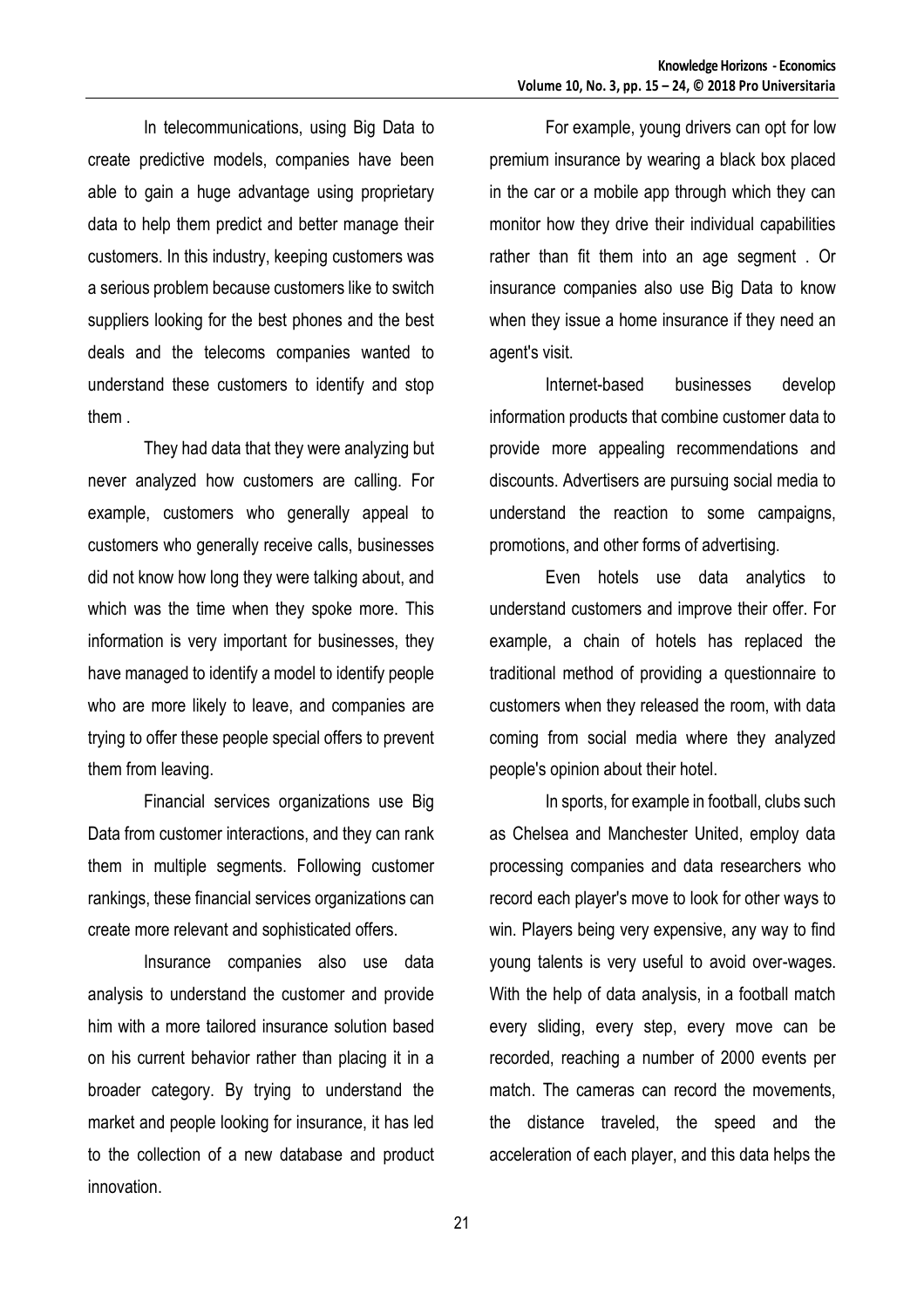big clubs to discover good players in the lower leagues.

Here's how the Big Data business environment is attributed:

- Data sets are used perfectly, that is, some revenue comes from combining data sets;
- lower costs, ie less complexity, with sufficient flexibility for future requirements;
- stability. Because data volumes are massive, users need to access and interact with data easily. [9]

## **b) Implementing Big Data in the real world**

Companies can get benefits when they use the data correctly and applying analytics tools to turn the data into critical business information. And I will continue to have some examples that have happened in the real world.

- A bank has managed to halve its personnel costs in a certain area. In the past, this bank relied on the fact that the best performances came from individuals graduating from an elite university in the area. The analysis of the data clearly showed that they were wrong. It turned out that candidates from universities that were not prestigious overcame candidates in that top university, which allowed the company to recruit the most talented individuals for less money.
- A company of goods and services uses social media analysis combined with other analysis tools to find the right candidates they need. By analyzing the social media profile, they can accurately specify the level of intelligence and

the emotional stability of the potential candidate.

- Another company has used different data analyzes to find the type of individual they want to recruit, and the type of individual they want to avoid. This company has discovered that the type of search engine used by potential candidates is very important. Thus, candidates who did not use the pre-installed search engine and used search engines such as Firefox or Chrome would be much more appropriate.
- Another asset company is able to predict how some key elements of staff involvement influence operating performance, customer satisfaction, and financial performance. In addition, the company can predict the extent to which a certain increase in staff satisfaction leads to revenue growth.
- A call center found that some salesmen who had a criminal record had far more satisfactory performances than those who did not have a criminal record. This company also noticed that people with fewer Facebook connections have better performances than people with many Facebook connections.
- Another organization has used analytics tools to scan and analyze the content of emails sent by employees, as well as analyze their posts in social media such as Facebook or Twitter, which allowed the organization to know precisely the level of employee involvement.
- LinkedIn is a business-oriented social networking, founded in 2002, is primarily used to create professional networks. LinkedIn uses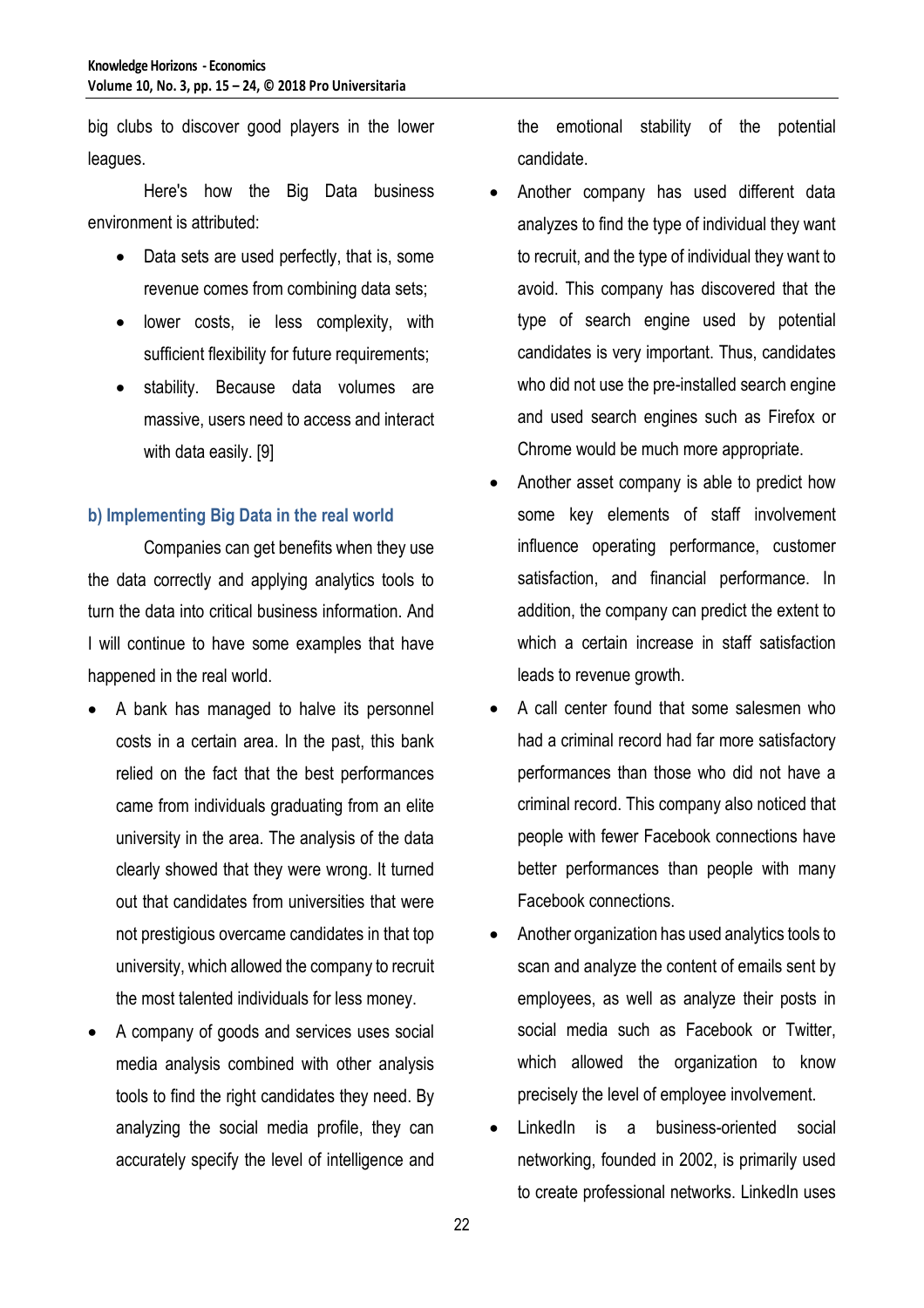Big Data to develop services such as: finds people you might know, jobs you might be interested in, who viewed your profile, and more. A UK Formula 1 team, McLaren Racing, uses racing sensors that record real-time data to identify problems using predictive analysis, which leads them to correct some problems before they happen and too late to solve.

- Verizon is a telecommunications company in the United States. It uses Big Data to boost ads on your mobile phone. It uses a unique identifier that when the user logs on to the site, this identifier switches to action and allows the advertiser to use the information on the computer, so the advertisements will be sent using this information.
- Mint.com is a free website designed for the United States and Canada that offers personal financial management services. This site uses Big Data to provide users with information on spending by category and provides a perspective of money spent per week, month or year.
- Tesla is a car manufacturing company. This company implements sensors on cars, collected data is sent and collected at headquarters. The data collected is used by the research and development department to improve performance, machine maintenance and customer satisfaction. One example is that when the machine does not work properly, the company is notified of this and it will also notify the customer of going to a service.

#### **3. CONCLUSIONS**

As a result, Big Data is a highly needed data analysis solution. Several years ago, we did not have the necessary technology or it was very expensive to keep all the data captured. Even if we were able to keep all the data, the traditional instruments of that time were not able to make an analysis. Big companies like Google that collect a huge amount of daily data have been forced to develop new tools to process Big Data.

Today, Big Data is used in almost all areas. In the field of health, patients can be monitored to prevent various diseases and to be treated on time. In sports, different sensors are used to capture a competitor's skills. Other companies use a user's Internet history to create the right ads. Even machines use different sensors to prevent problems and let the owner know when to visit a service. These are just some areas where Big Data solutions are used.

So the use of Big Data solutions nowadays is very important for the development of companies as well as for people who have different daily activities.

#### **4. BIBLIOGRAPHY:**

**[1]** YichuanWang, LeeAnnKung, Terry Anthony Byrd, Big data analytics: Understanding its capabilities and potential benefits for healthcare organizations, Technological Forecasting and Social Change, Volume 126, January 2018, Pages 3-13

**[2]** Senthilkumar SA, Bharatendara K Rai, Amruta A Meshram, Angappa Gunasekaran,